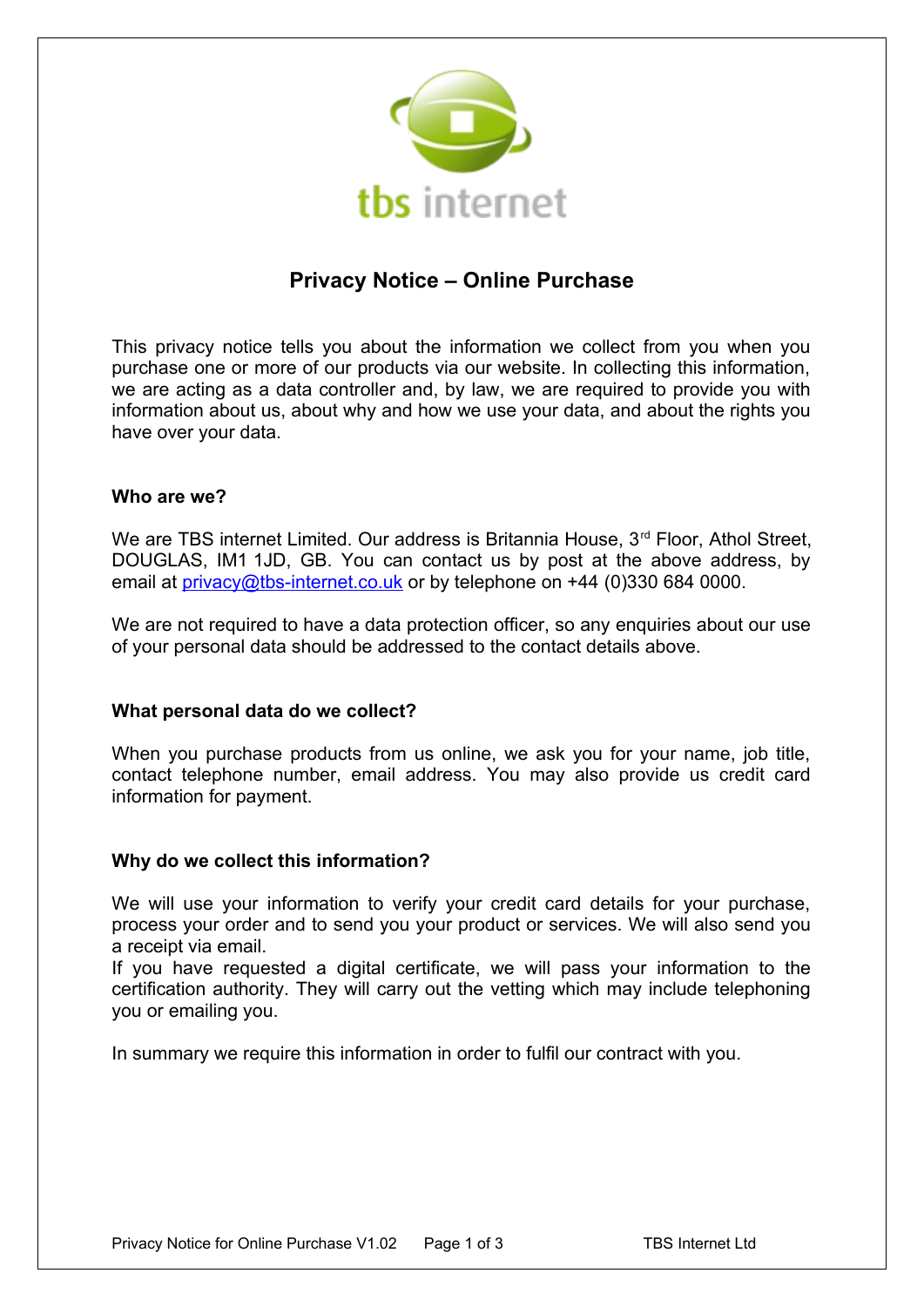## **What do we do with your information?**

Your information is stored in our order processing system which is based with the European Union or a country recognised to provide adequate safeguards.

Your credit card details are passed to a third-party payment processor which is based in the European Union. We do not retain your credit card information.

We work with a number of Certification Authorities. Our order form describes the export necessary to procure the digital certificate.

We do not use the information you provide to make any automated decisions that might affect you.

Your information will be used for the purposes listed below:

- Validate your requests
	- To validate your certificate, fulfill the contract or answer your queries.
- Technical Support To assist and guide you.
- Product Life To manage the product throughout its lifetime, its reiussuance and renewal in particular.
- Legal requirements To comply with the legal and regulatory requirements.
- Statistics To carry out processes for statistical, research and development purposes.
- System Security This purpose is essential to the security of our systems.
- Marketing For communication and marketing purposes such as receiving our newsletter.

You can review where your information has been exported and restrict processing at <https://www.tbs-certificates.co.uk/GDPR>

# **How long do we keep your information for?**

Unless you create an account with us, we keep your order information for one year after purchase. Within an account, your information is kept one year after you close it.

For personal data associated with a certificate vetting, your data is retained during 7 years after the certificate expires to respect the CAB forum regulations.

When data is discarded it can either be anonymised or deleted where possible.